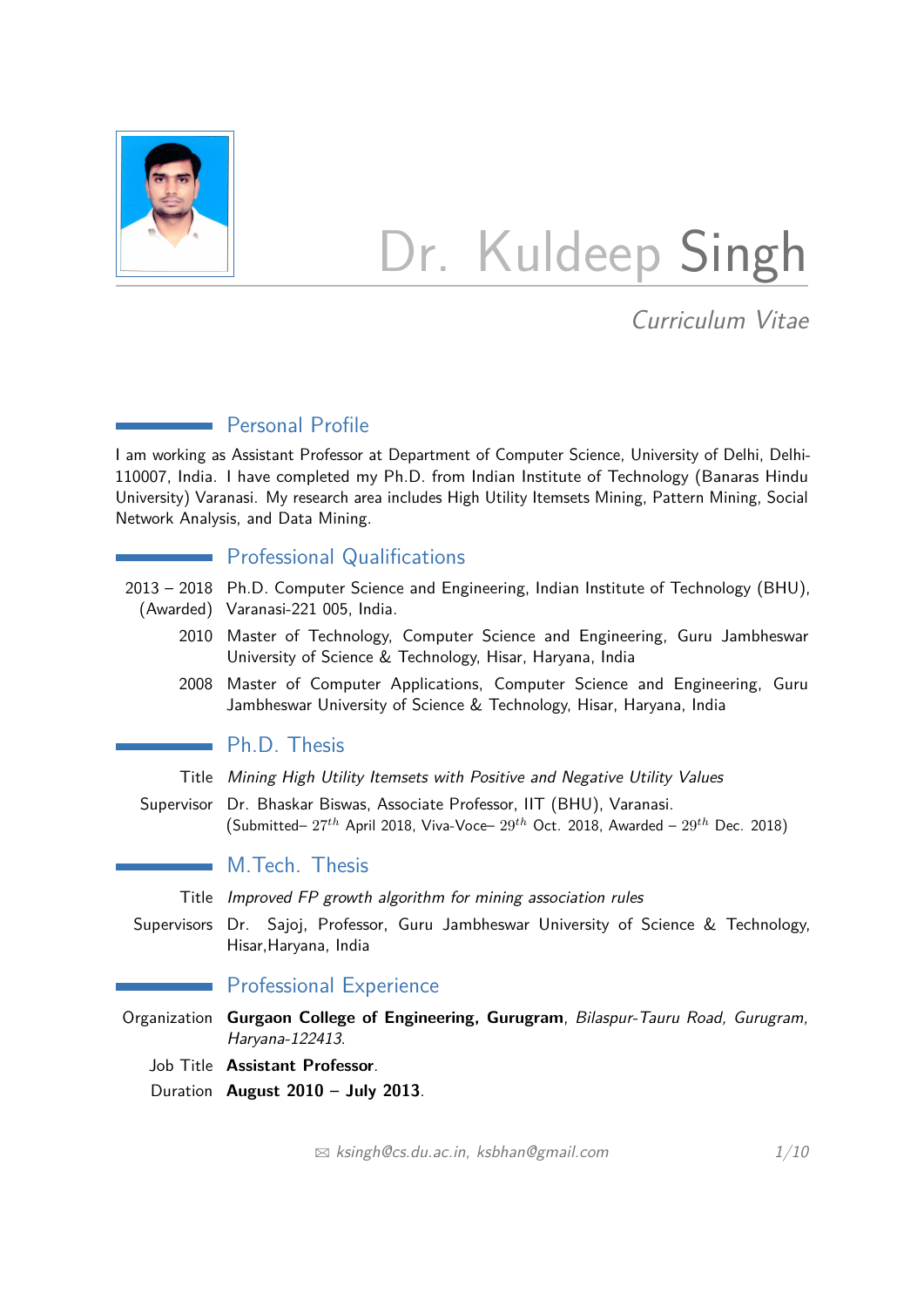Students **B.Tech & M.Tech**.

————— .

————— .

Responsibilities **Teaching, Research & Administrative responsibilities**.

Organization **Indian Institute of Technology (BHU), Varanasi**. Job Title **Research Scholar & Teaching Assistant**. Duration **July 2013 – October 2018**. Students **B.Tech & M.Tech**.

Responsibilities **Research & Teaching**.

Organization **Department of Higher Education Haryana**. Job Title **Assistant Professor**. Duration **February 2018 – December 2020**. Students **B.Sc. & BCA**. Responsibilities **Teaching & Research**.

**M.Tech thesis Supervision** 

Name **Gurjeet Kaur**. Title **Face Detection using Proposed Model**. Year **2011-2013**.

| Workshop / Training / Short-term courses:                                             |
|---------------------------------------------------------------------------------------|
| Duration March 20, 2017 to March 25, 2017.                                            |
| Organization Indian Institute of Technology (BHU), Varanasi.                          |
| Topic International Training Workshop on Fuzzy Logic with Applications.               |
|                                                                                       |
| Duration November 15, 2016 to November 25, 2016.                                      |
| Organization DST-CIMS, BHU, Varanasi.                                                 |
| Topic Training programme on Latex and other open source software.                     |
|                                                                                       |
| Duration February 12, 2016 to February 18, 2016.                                      |
| Organization Indian Institute of Technology (BHU), Varanasi.                          |
| Topic QIP- short-term course on wireless sensor networks.                             |
|                                                                                       |
| Duration March 25, 2015 to March 27, 2015.                                            |
| Organization Jointly organized by ISI, Kolkata and South Asian University, New Delhi. |
| Topic International Workshop on Soft computing and Applications.                      |
|                                                                                       |
| Duration December 15, 2013 to December 23, 2013.                                      |
|                                                                                       |

Organization **South Asian University, New Delhi**.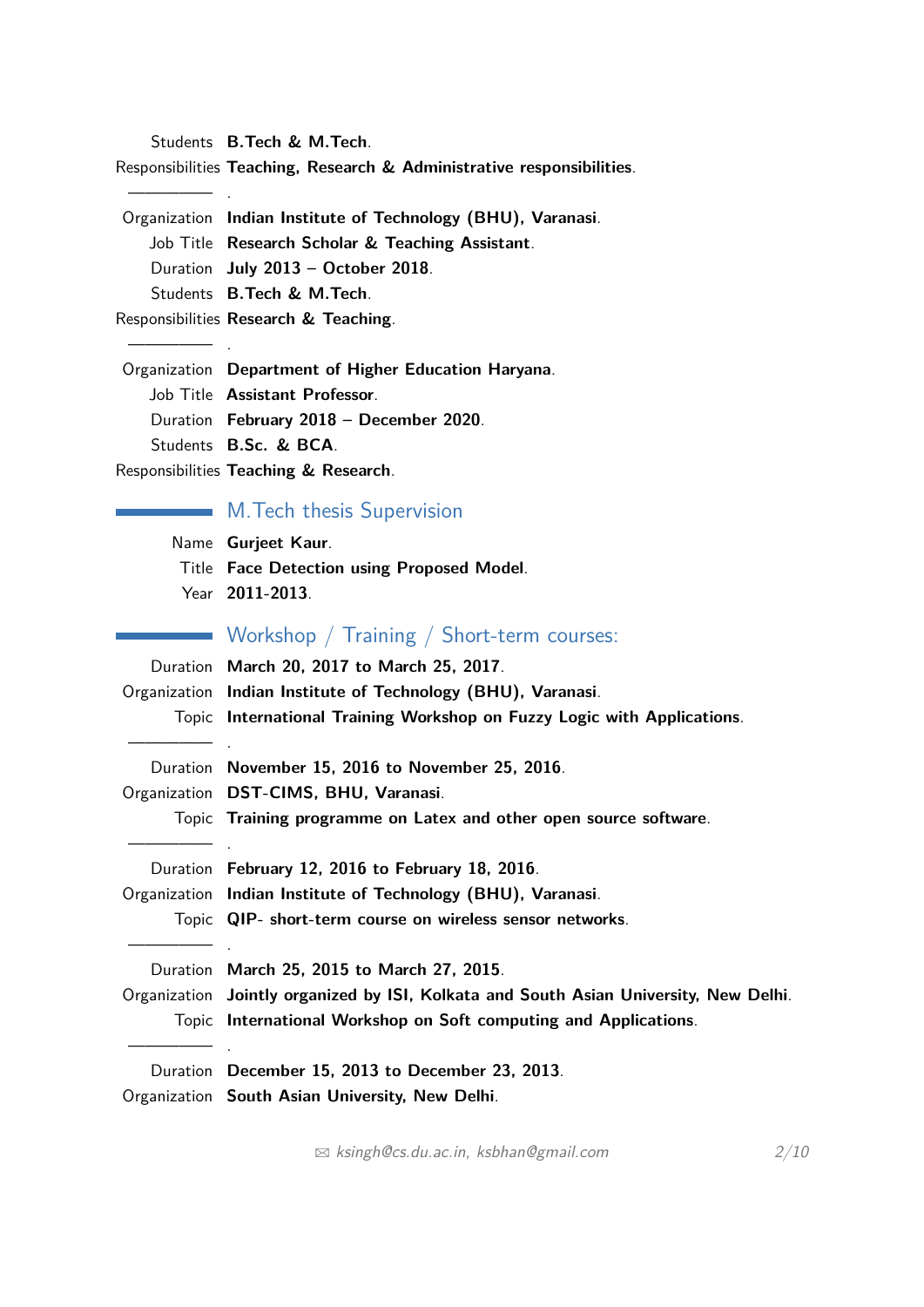Topic **International Workshop on Machine Learning and Text Analytics**.

**EXAMATA Awards, Fellowships, and Grants** 

- MHRD Ph.D. **For Ph.D. from 2013-2018**, Indian Institute of Technology (BHU), Varanasi. **Scholarship** 
	- UGC-NET **Qualified National Eligibility Test (NET) in June 2012**, conducted by UGC, India.
- UGC-NET/JRF **Qualified JRF in December 2012**, conducted by UGC, India.
	- GATE **Qualified GATE (Computer Science & Information Technology) in 2009**, conducted by IIT Roorkee, India.

#### **Numbership** Professional Membership

- IEEE Membership ID  $#$  94403043
- ACM Membership ID  $#$  1197007

————— .

- IEI (India) Membership ID  $#$  AM1757094
	- IETE Membership ID  $#$  AM 500867
	- ICSES Membership ID  $# 764$ 
		- CSI Membership  $ID \# 2010000469$
	- SIAM Membership  $ID \# 020861933$
	- IAENG Membership ID  $#$  111844
	- SDIWC Membership  $ID \# 21418$
	- ISOC Membership ID  $#$  192583
	- UACEE Membership ID  $#$  SNM10100059321
		- CSTA Membership ID  $#$  49864921

### **Services**

#### Journal Reviewer

- Elsevier **Computer Networks**, Indexed by SCI.
- Elsevier **Journal of Network and Computer Applications**, Indexed by SCI.
- Elsevier **Information Processing and Management**, Indexed by SCI.
- Elsevier **Journal of King Saud University Computer and Information Sciences**, Indexed by SCOPUS.
	- IET **CAAI Transactions on Intelligence Technology**, Indexed by SCI.
	- IEEE **IEEE Access**, Indexed by SCI.
- ACM **Transactions on Management Information Systems**, Indexed by SCI.
- Springer **Journal of Supercomputing**, Indexed by SCI.
- Springer **Applied Intelligence**, Indexed by SCI.
- Springer **Artificial Intelligence Review**, Indexed by SCI.

 $\boxtimes$  [ksingh@cs.du.ac.in, ksbhan@gmail.com](mailto:ksingh@cs.du.ac.in, ksbhan@gmail.com)  $3/10$  $3/10$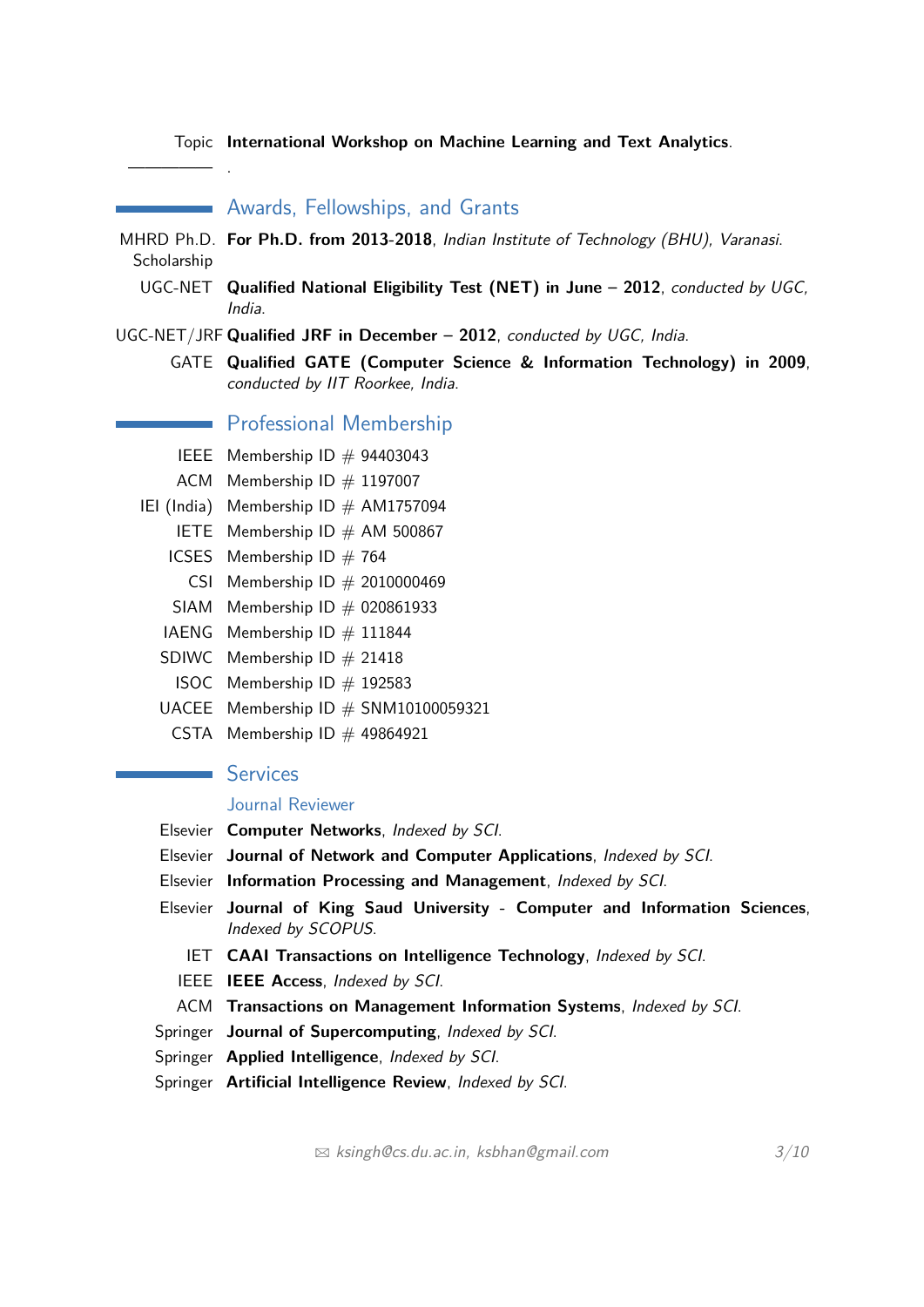|                     | Springer Journal of Ambient Intelligence and Humanized Computing, Indexed by SCI. |
|---------------------|-----------------------------------------------------------------------------------|
| Springer<br>Nature) | BMC (Part of BMC Medical Informatics and Decision Making, Indexed by SCI.         |
| Science             | Bentham Recent Patents on Computer Science, Indexed by SCOPUS.                    |
| Science             | Bentham Recent Patents on Engineering, Indexed by SCOPUS.                         |
|                     | Conference Program Committee Member and Reviewer                                  |
| $\circ$             | ICAICR-17 indexing in <b>SCOPUS</b> , published by Springer.                      |

- { NEXTCOM-17 **indexing in SCOPUS**, published by Springer.
- { GUCON-18 **indexing in SCOPUS**, published by IEEE.
- { ICAICR-18 **indexing in SCOPUS**, published by Springer.
- { ICTSCI-19 **indexing in SCOPUS**, published by Springer.
- { FSDM -19 **indexing in EI Compendex, SCOPUS**, published by IOS Press.
- { SNSP -19 **indexing in Ei Compendex**.
- { ICAICR-19 **indexing in SCOPUS**, published by Springer.
- { ICTSCI-2019 **indexing in SCOPUS**, published by Springer.
- { SNSP-2019 **indexing in SCOPUS**, published by Springer.
- { ICICV-2020 **indexing in SCOPUS**, published by Springer.
- { FSDM -2020 **indexing in EI Compendex, SCOPUS**, published by IOS Press.
- { GRaCe -2020 **indexing in SCOPUS**.
- { AISE-2020 **indexing in SCOPUS**.
- { ICAICR-20 **indexing in SCOPUS**.

## Technical Skills

Programming Java, C, C++ Languages Tools LaTeX,Weka, Eclipse Operating WINDOWS, LINUX System

## Teaching Interest (Like to teach)

{ Database Management System

 $\boxtimes$  [ksingh@cs.du.ac.in, ksbhan@gmail.com](mailto:ksingh@cs.du.ac.in, ksbhan@gmail.com)  $4/10$  $4/10$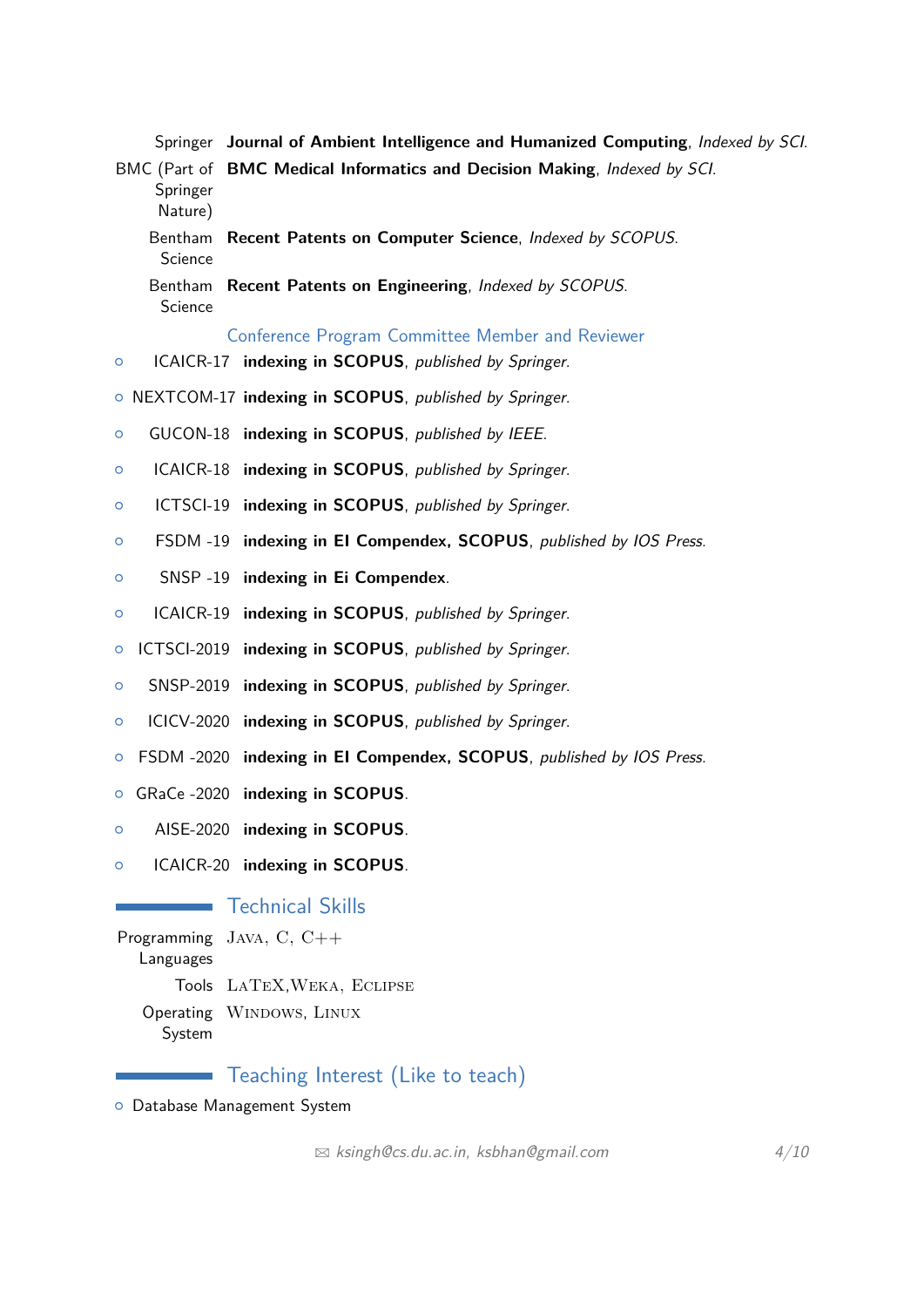- <sup>o</sup> Operating Systems
- **o** Data Structure
- { Design and Analysis of Algorithms
- $\circ$  OOPs (Object-oriented programmings)
- { Data Mining
- **O** Digital Electronics

Research ID ORCID ID 0000-0001-5289-362X Google J0tK1vwAAAAJ scholar ID Scopus ID 56449820100 ResearcherID V-8371-2018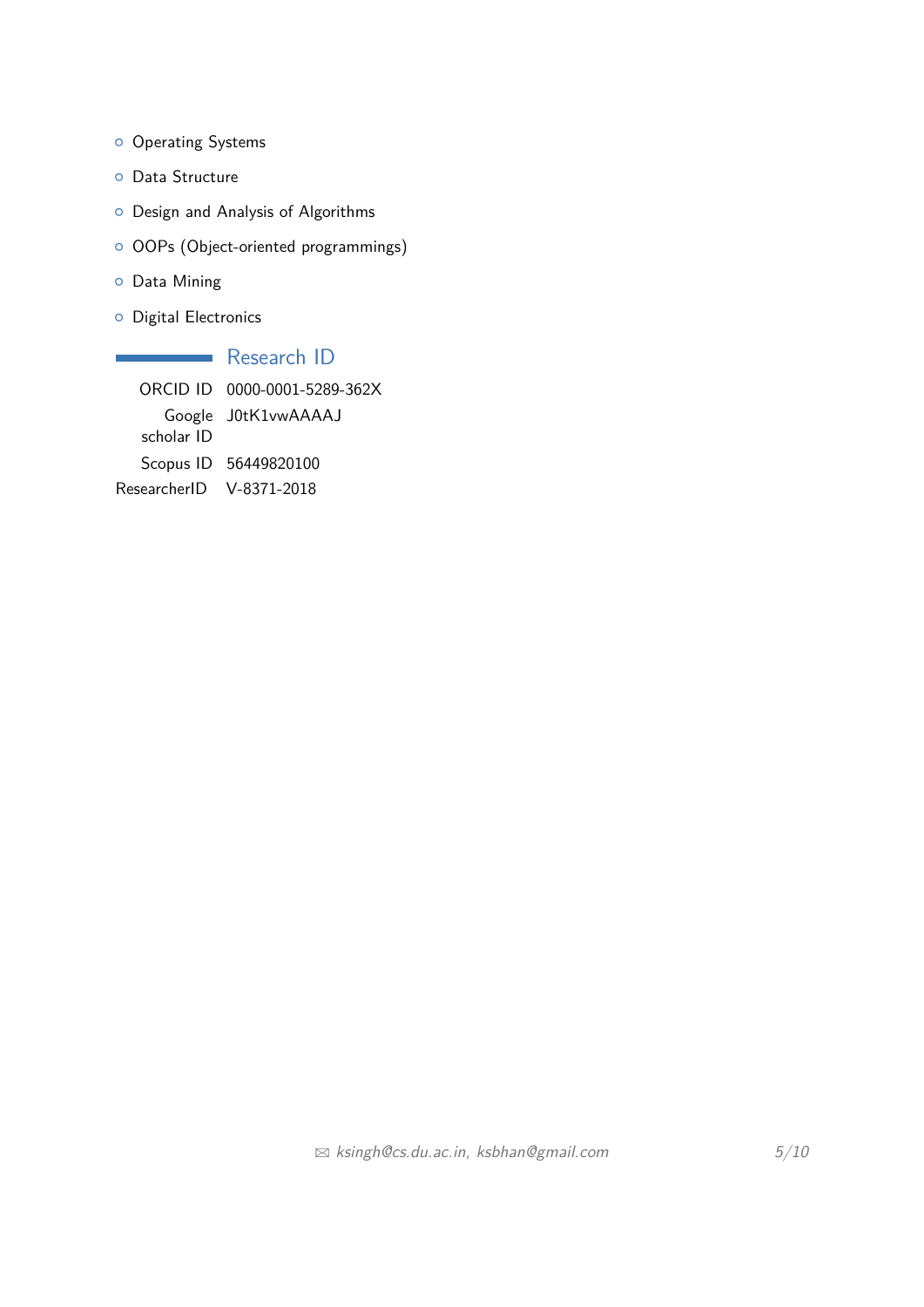**Nublications Journal (indexing in SCI ) Published** \ **Accepted**

- 1. **Kuldeep Singh**, Harish Kumar Shakya, Abhimanyu Singh, Bhaskar Biswas, Mining of high utility itemsets with negative utility, **Expert Systems (wiley) (SCI)**, **Impact Factor: 1.546,** ISSN: 1468-0394, volume 36, issue 6, pages 1-23, DOI:10.1111/exsy.12296. [**Published**]
- 2. **Kuldeep Singh**, Shashank Sheshar Singh, Ajay Kumar, Bhaskar Biswas, TKEH: an efficient algorithm for mining top-k high utility itemsets, **Applied Intelligence (Springer) (SCI)**, volume 49, issue 3, pages 1078-1097, DOI: 10.1007/s10489-018-1316-x, **Impact Factor: 3.325,** ISSN: 0924-669X. [**Published**]
- 3. **Kuldeep Singh**, Ajay Kumar, Shashank Sheshar Singh, Harish Kumar Shakya, Bhaskar Biswas, EHNL: An efficient algorithm for mining high utility itemsets with negative utility value and length constraints, **Information Sciences (Elsevier) (SCI)**, **Impact Factor: 5.524,** ISSN: 0020-0255, volume 484, Pages 44-70, DOI: 10*.*1016*/j.ins.*2019*.*01*.*056 [**Published**]
- 4. **Kuldeep Singh**, Bhaskar Biswas, Efficient algorithm for mining high utility pattern considering length constraints, **International Journal of Data Warehousing and Mining (IJDWM) (IGI Global ) (SCI)**, volume 15, issue 3, pages 1-27, DOI: 10.4018/IJDWM.2019070101 **Impact Factor: 0.727,** ISSN: 1548-3924. [**Published**]
- 5. **Kuldeep Singh**, Shashank Sheshar Singh, Ajay Kumar, Bhaskar Biswas, High Utility Itemsets Mining with Negative Utility Value: A Survey, **Journal of Intelligent and Fuzzy Systems (IOS Press) (SCI)**, volume 35, issue 6, Pages 6551-6562, DOI:10.3233/JIFS-18965 **Impact Factor: 1.851**, ISSN: 1064-1246. [**Published**]
- 6. Shashank Sheshar Singh, Ajay Kumar, **Kuldeep Singh**, Bhaskar Biswas, C2IM: Community based Context-aware Influence Maximization in Social Networks, Physica A: Statistical Mechanics and its Applications (Elsevier)**(SCI)**, **Impact Factor: 2.924 ,** ISSN: 0378-4371, volume 514, pages 796 - 818, DOI: 10.1016/j.physa.2018.09.142. [**Published**]
- 7. Ajay Kumar, Shashank Sheshar Singh, **Kuldeep Singh**, Bhaskar Biswas, Level-2 Node Clustering Coefficient-based Link Prediction, **Applied Intelligence (Springer) (SCI)**, **Impact Factor: 3.325,** ISSN: 0924-669X, volume 49, pages 2762-2779,

DOI: 10.1007/s10489-019-01413-8. [**Published**]

- 8. Shashank Sheshar Singh, **Kuldeep Singh**, Ajay Kumar, Bhaskar Biswas, MIM2: Multiple Influence Maximization across Multiple Social Networks, Physica A: Statistical Mechanics and its Applications (Elsevier)**(SCI)**, **Impact Factor: 2.924,** ISSN: 0378-4371, volume 526, pages 1-22, 2019, DOI: 10.1016/j.physa.2019.04.138. [**Published**]
- 9. Shashank Sheshar Singh, Ajay Kumar, **Kuldeep Singh**, Bhaskar Biswas, LAPSO-IM: Maximizing influence in social networks using learning automata based discrete particle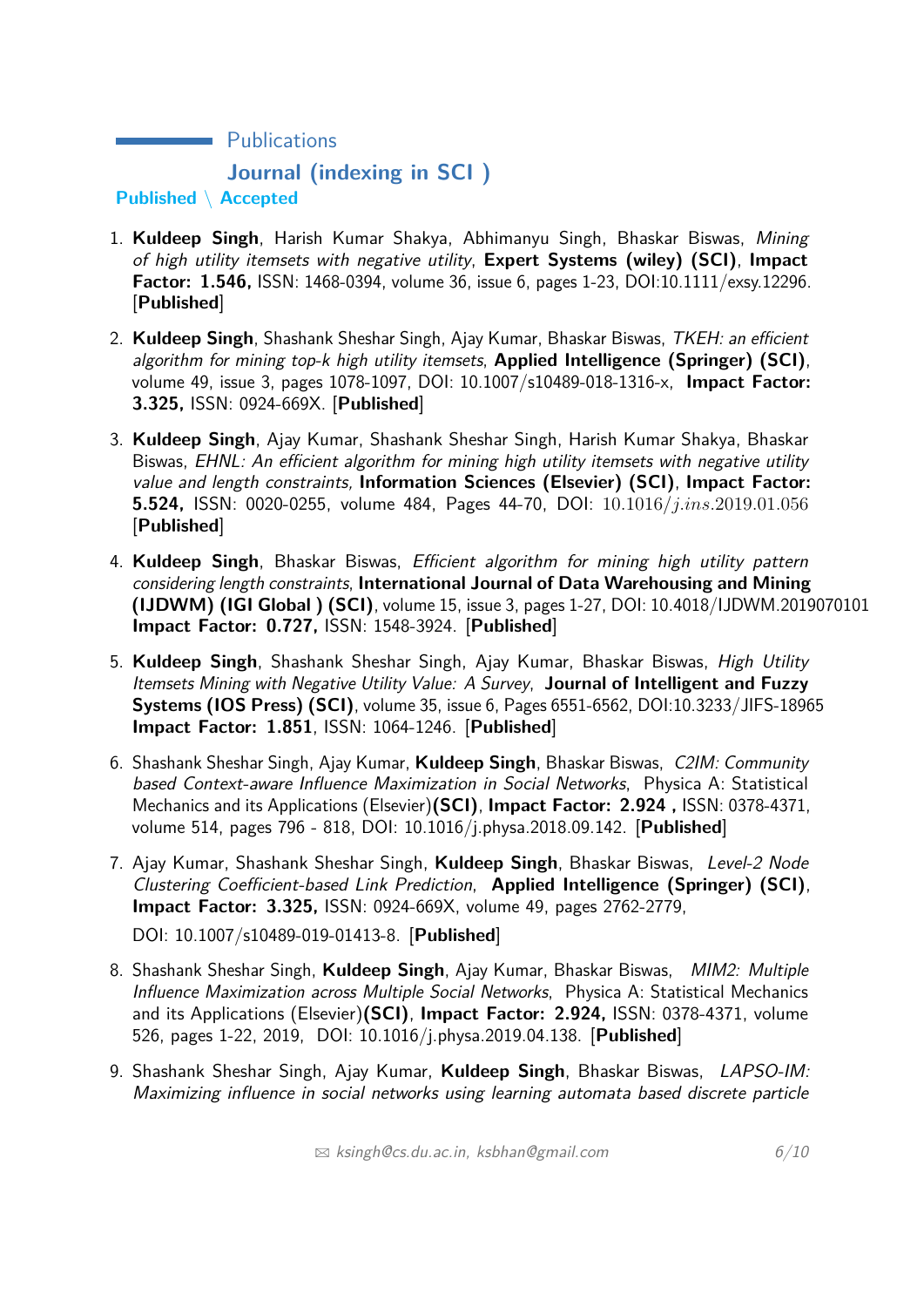swarm optimization, **Applied Soft Computing (Elsevier)(SCI)**, **Impact Factor: 5.472,** ISSN: 1568-4946, volume 82, pages 105554, DOI: 10.1016/j.asoc.2019.105554, [**Published**]

- 10. Shashank Sheshar Singh, Ajay Kumar, **Kuldeep Singh**, Bhaskar Biswas, IM-SSO: Maximizing influence in social networks using social spider optimization, **Concurrency and Computation: Practice and Experience (Wiley)(SCI)**, **Impact Factor: 1.447,** ISSN: 1532-0634, volume 31, pages e5421, DOI: 10.1002/cpe.5421. [**Published**]
- 11. Shashank Sheshar Singh, **Kuldeep Singh**, Ajay Kumar, Bhaskar Biswas, ACO-IM: Maximizing influence in social networks using ant colony optimization, **Soft Computing (Springer) (SCI)**, **Impact Factor: 3.050,** ISSN: 1432-7643, volume 24, pages 10181-10203, DOI:10*.*1007*/s*00500 − 019 − 04533 − *y*. [**Published**]
- 12. Ajay Kumar, Shivansh Mishra, Shashank Sheshar Singh, **Kuldeep Singh**, Bhaskar Biswas, Link Prediction in Complex Networks Based on Significance of Higher-Order Path Index (SHOPI), Physica A: Statistical Mechanics and its Applications (Elsevier)**(SCI)**, **Impact Factor: 2.924,** ISSN: 0378-4371, volume 545, pages 123790, DOI: 10.1016/j.physa.2019.123790. [**Published**]
- 13. Ajay Kumar, Shashank Sheshar Singh, **Kuldeep Singh**, Bhaskar Biswas, Link Prediction Techniques, Applications, and Performance: A Survey, Physica A: Statistical Mechanics and its Applications (Elsevier)**(SCI)**, **Impact Factor: 2.924,** ISSN: 0378-4371, volume 553, pages 124289, DOI: 10.1016/j.physa.2020.124289. [**Published**]
- 14. Harish Kumar Shakya, **Kuldeep Singh**, Yashvardhan Singh More, Bhaskar Biswas, Opposition-Based Genetic Algorithm for Community Detection in Social Networks, Proceedings of the National Academy of Sciences, India Section A: Physical Sciences (Springer)**(SCI)**, **Impact Factor: 0.921,** ISSN: 0369-8203, volume 90, issue 4, pages 124289, DOI: 10.1007/s40010-020-00716-7 [**Published**]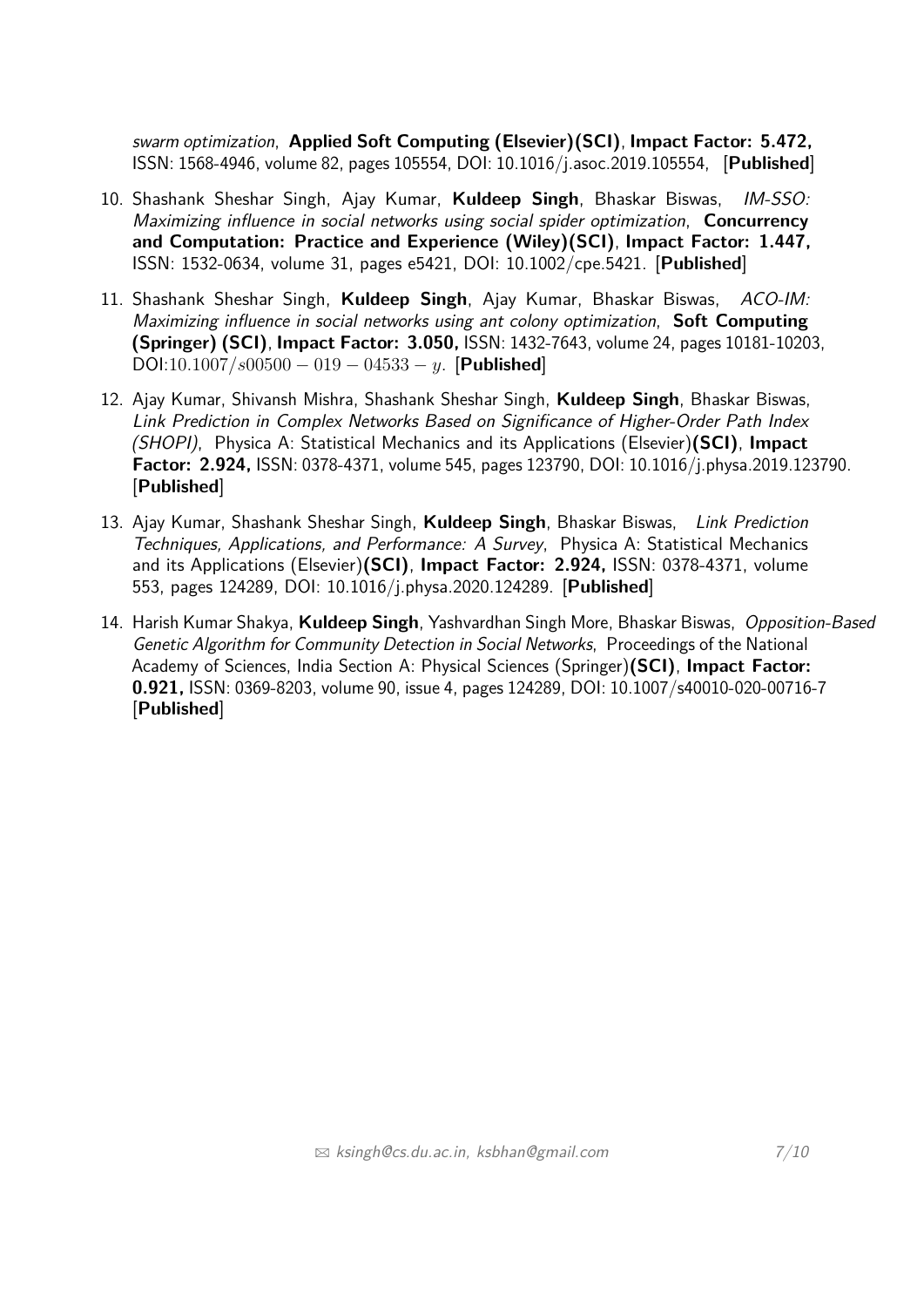# **Journal (indexing in SCOPUS)**

## **Published** \ **Accepted**

- 1. **Kuldeep Singh**, Shashank Sheshar Singh, Ashish Kumar Luhach, Ajay Kumar, Bhaskar Biswas, Mining of Closed High Utility Itemsets: A Survey, **Recent Patents on Computer Science, (SCOPUS)**, volume-12, pages-1-8, 2019, DOI: 10.2174/2213275912666190204134822, ISSN: 2213-2759, URL = http://www.eurekaselect.com/node/169614/article [**Published**]
- 2. Shashank Sheshar Singh, **Kuldeep Singh**, Ajay Kumar, Bhaskar Biswas, Influence Maximization on Social Networks: A Study, **Recent Patents on Computer Science, (SCOPUS)**, volume-12, pages-1-18, 2019, ISSN: 2213-2759. DOI : 10.2174/2213275912666190417152547 [**Published**]
- 3. Harish Kumar Shakya, **Kuldeep Singh**, Shashank Sheshar Singh, Ajay Kumar, Bhaskar Biswas, Identifying Community Structure in Social Networks Using Node Similarity Based Permanence Concept, **Journal of Advanced Research in Dynamical and Control Systems (JARDCS), (SCOPUS)**, issue- 06-Special Issue, pages- 1829–1837, 2018 ISSN: 1943-023X. URL = www.jardcs.org/backissues/abstract.php?archiveid=5662 [**Published**]
- 4. Harish Kumar Shakya, **Kuldeep Singh**, Bhaskar Biswas, Community Detection in Social Network with Regenerative Genetic Algorithm, **International Journal of Pure and Applied Mathematics, (SCOPUS)**, volume- 118, issue- 5, pages- 570–573, 2018 ISSN: 1311-8080. URL = https://acadpubl.eu/jsi/2018-118-5/articles/5/29.pdf [**Published**]

**Journal (Refereed)**

**Published** \ **Accepted**

- 1. **Kuldeep Singh**, Harish Kumar Shakya, Bhaskar Biswas, Clustering of people in social network based on textual similarity, **Perspectives in Science (Elsevier)**, volume- 8, pages- 570–573, 2016, ISSN: 2213-0209. DOI.10.1016/j.pisc.2016.06.023 [**Published**]
- 2. Harish Kumar Shakya, **Kuldeep Singh**, Bhaskar Biswas, Community Detection in Social Networks Using Extended Self Organizing Map Algorithm, **Journal of Advances Research in Science and Engineering (IJARSE),** Vol. No.4, Special Issue (01), April 2015, pages-635–642, ISSN: 2319-8354. [**Published**]
- 3. Harish Kumar Shakya, **Kuldeep Singh**, Bhaskar Biswas, Community Detection Using Differential Evolution Algorithm With Multiple Objective Function, **International Journal of Urban Design for Ubiquitous Computing (IJUDUC),** volume- 2, No.1 (2014), pages- 7-14, ISSN: 2205-8605. [**Published**]
- 4. Chain Singh, **Kuldeep Singh**, Hansraj, A Survey on Web Crawling Algorithms Strategies, **International Journal of Research in Advent Technology (IJRAT),** (Online available at *http* : *//www.ijrat.org/special*\_*issue*\_*iaeisdise*14*.html*), Special Issue (2014), pages-25-28, ISSN: 2321-9637. (UGC Approved) [**Published**]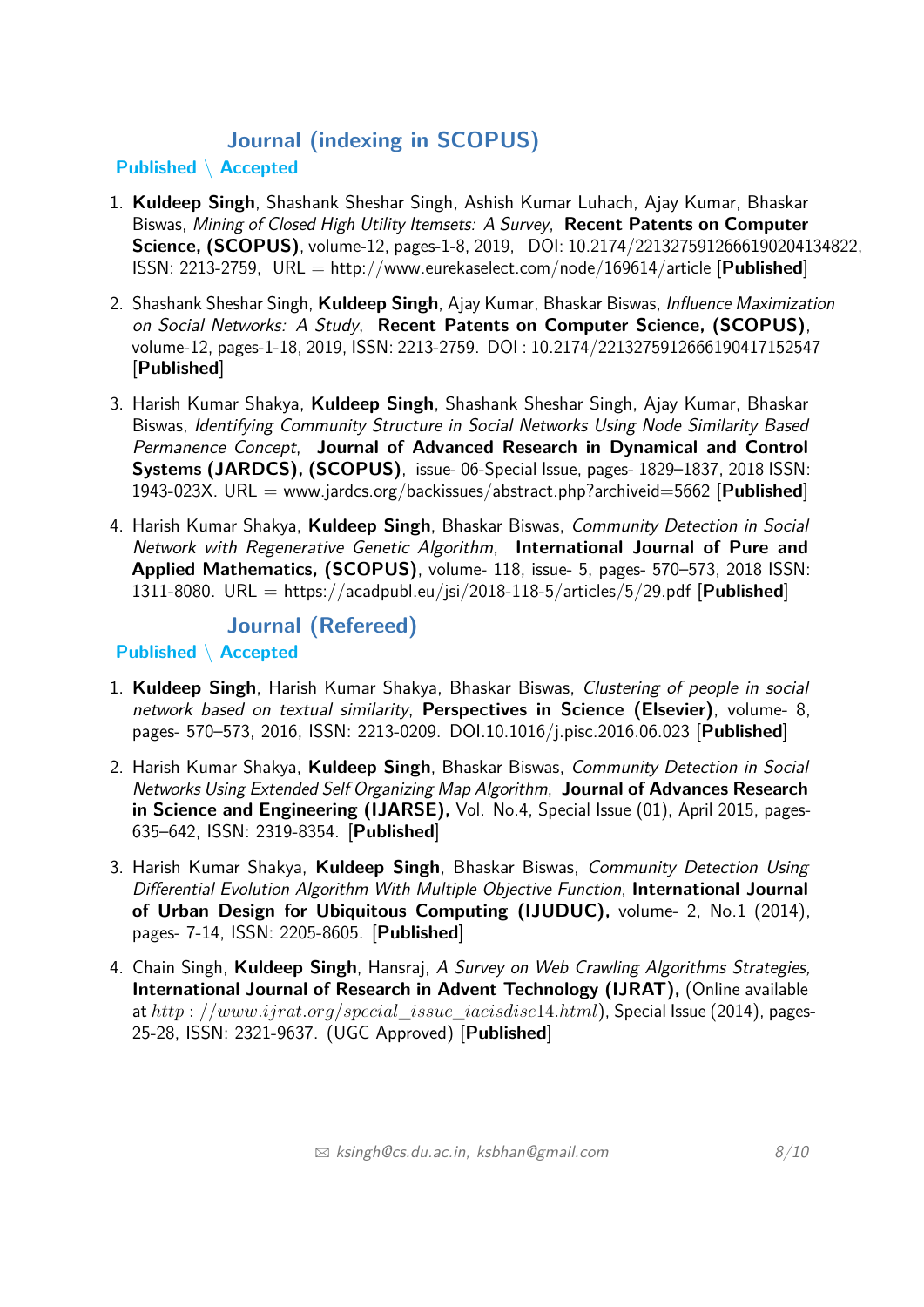## **Conference**

## **Published** \ **Accepted**

- 1. Shashank Sheshar Singh, Ajay Kumar, Shivansh Mishra **Kuldeep Singh** and Bhaskar Biswas, A Centrality Measure for Influence Maximization across Multiple Social Networks, 3 *rd*International Conference on Advanced Informatics for Computing Research (ICAICR-2019), 15-16 June 2019, Club Mahindra Kangaghat, NH 22, Kandaghat, Solan–173215, India Advanced Informatics for Computing Research, Springer Singapore,(Springer), Volume 2 pages- 195-207, 2019, ISBN 10.1007/978-981-15-0111-1\_18, **SCOPUS** [**Published**]
- 2. Harish Kumar Shakya, Nazeer Shaik, **Kuldeep Singh**, G R Sinha, Bhaskar Biswas, Community Structure Identification in Social Networks Inspired By Parliamentary Political Competitions, 3 *rd* International Conference on Data Management, Analytics & Innovation (ICDMAI-2019) (Springer), Volume 2 pages- 445–457, 2019, ISSN 2194-5357, ISBN 978-981-13-9363-1, DOI: 10*.*1007*/*978 − 981 − 13 − 9364 − 8\_32 **SCOPUS**, Lincoln University College, Kuala Lumpur, Malaysia, 18 - 20 January, 2019. [**Published**]
- 3. Shashank Sheshar Singh, **Kuldeep Singh**, Ajay Kumar and Bhaskar Biswas, CoIM : Community-based Influence Maximization in Social Networks, International Conference on Advanced Informatics for Computing Research, Advanced Informatics for Computing Research, Springer Singapore, pages- 440–453, 2019, ISBN 978-981-13-3143-5, DOI: 10.1007/978-981-13-3140-4. **SCOPUS** [**Published**]
- 4. Shashank Sheshar Singh, **Kuldeep Singh**, Ajay Kumar, Harish Kumar Shakya and Bhaskar Biswas, A Survey on Information Diffusion Models in Social Networks, International Conference on Advanced Informatics for Computing Research, Advanced Informatics for Computing Research, Springer Singapore, pages- 426–439, 2019, ISBN 978-981-13-3143-5, DOI: 10.1007/978-981-13-3140-4. **SCOPUS** [**Published**]
- 5. Ajay Kumar, Shashank Sheshar Singh, **Kuldeep Singh**, Harish Kumar Shakya and Bhaskar Biswas, An implementation of malware detection system using Hybrid C4.5 Decision Tree algorithm, International Conference on Advanced Informatics for Computing Research, Advanced Informatics for Computing Research, Springer pages- 579–589, 2019, ISBN 978-981-13-3143-5, DOI: 10.1007/978-981-13-3140-4. **SCOPUS** [**Published**]
- 6. **Kuldeep Singh**, Harish Kumar Shakya, Bhaskar Biswas, An Efficient Approach to Discovering Frequent Patterns from Data Cube using Aggregation and Directed Graph, 6th International Conference on Computer and Communication Technology, ICCCT-2015, September 25-27, 2015, pp. 31-35, MNNIT Allahabad, 10.1145/2818567.2818573, **SCOPUS** ISBN: 978-1-4503-3552-2. [**Published**]